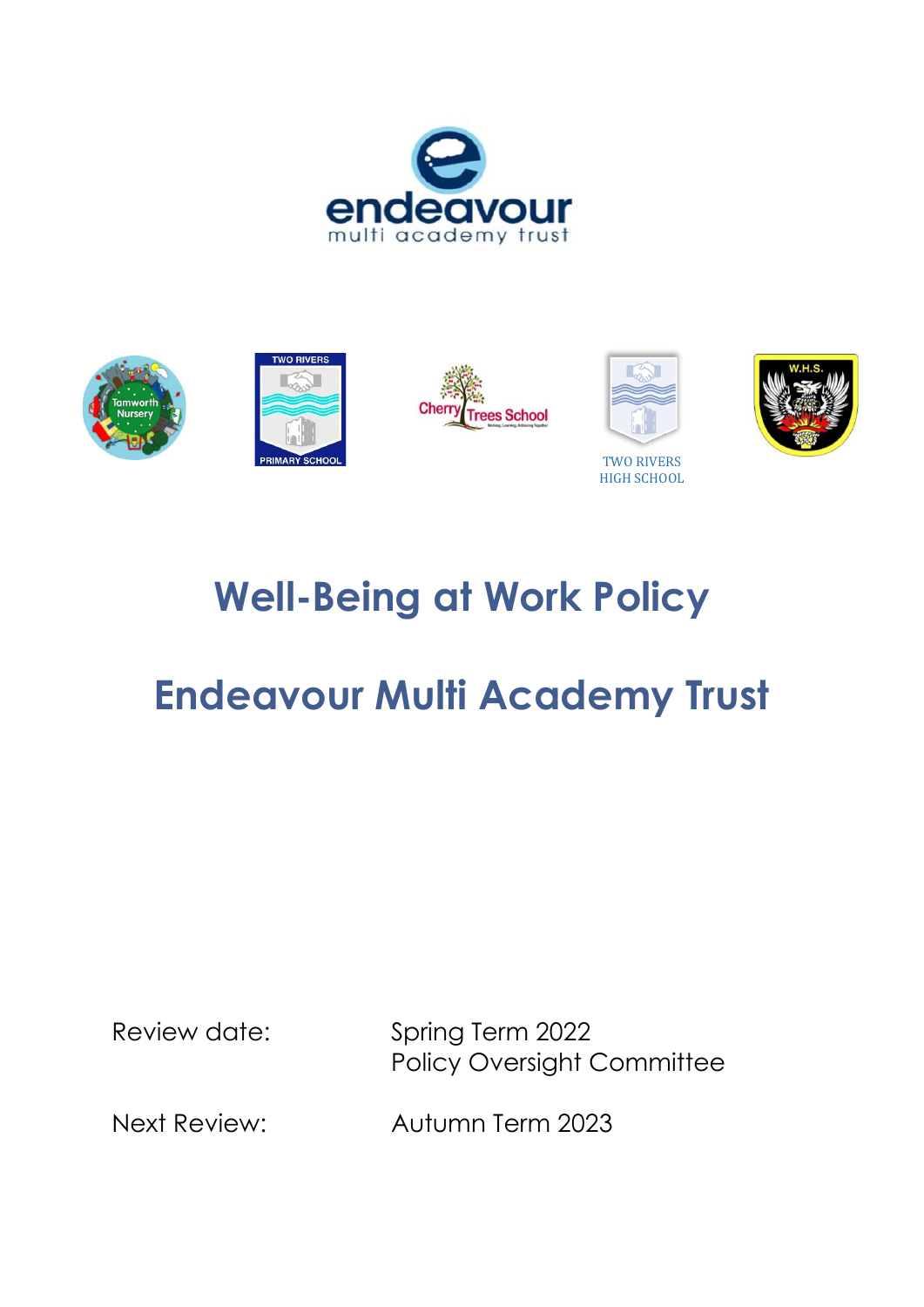### **Purpose**

Endeavour Multi Academy Trust is committed to the physical and mental wellbeing of all its employees and this policy sets out how the Trust will manage those obligations and commitments. The Trust recognises that performance and wellbeing are linked and that striving for a reasonable balance between work life and home life, will ultimately lead to improved individual and organisational performance and success.

## **Aims**

The aims of this Wellbeing Policy are:

- To attract and retain the right people in the right jobs to deliver improved outcomes for young people
- To support all of the Trust's employees to give their best in a supportive and positive environment
- To put into place measures to prevent and manage risks to employee wellbeing, together with appropriate training and support
- To encourage employees to have honest conversations with their line manager when support is required
- To ensure line managers recognise the signs of a colleague who needs support and to know how to approach and manage the situation
- To reduce sickness absence by focusing on preventative approaches
- To carefully plan and agree work-life balance solutions, including flexible working where possible and appropriate, whilst maintaining focus on operational delivery and excellence in teaching and learning
- To acknowledge the need for the Schools' Leadership Teams (including Board of Trustees and Local Governing Boards), trade unions/staff representatives and employees to discuss wellbeing and workplace approaches
- To operate fairly and consistent complying with health and safety and equality legislation.

#### **Responsibilities**

#### **Board of Trustees / Local Governing Boards**

The Board of Trustees and Local Governing Boards will ensure that the health and wellbeing of all employees is a primary consideration and will ensure that our Trust/schools fulfil the legal duty of care to employees and review the effectiveness of this policy. The Chief Executive Officer, Education Development Officer and Executive Headteacher/Headteachers will be responsible for ensuring relevant policies and procedures are implemented and followed.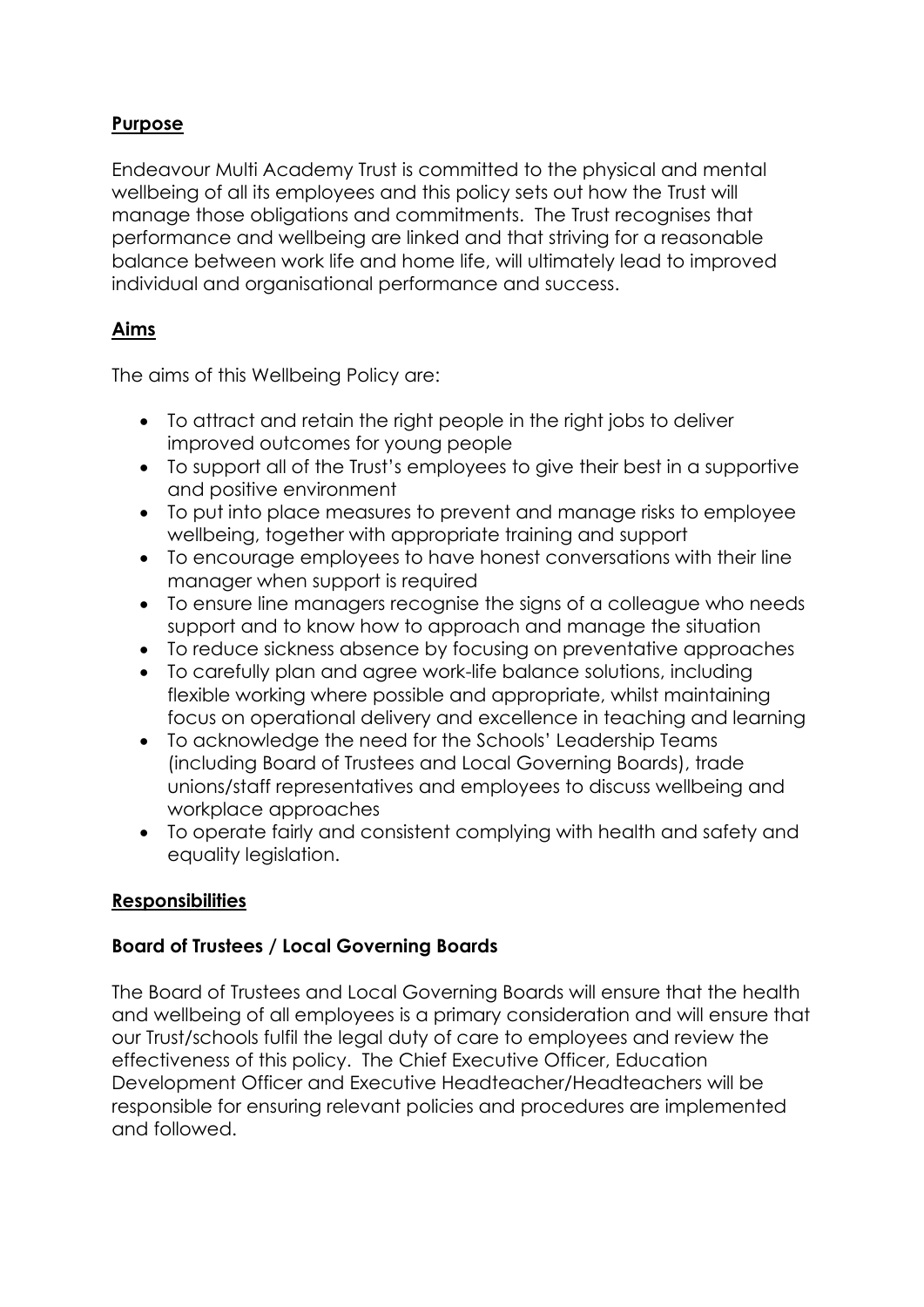### **Line Managers**

Line Managers at our Trust/schools must familiarise themselves with the relevant organisational policies to ensure measures are in place to minimise the risk to employee wellbeing. Line managers can reduce the risks to employee health and wellbeing by:

- Ensuring employees understand their role, what is expected of them and how standards will be measured
- Fostering a team culture where open communication is respected and encouraged, and everyone's contributions are valued equally leading to high motivation and morale
- Ensuring employees know who to approach with concerns about their work or wellbeing
- Ensuring workstations and resources are appropriate and fit for purpose
- Providing the necessary support with work direction and clarification, providing regular feedback and praise and addressing individual workload to ensure a fair and reasonable balance of work between the team
- Taking responsibility for following the relevant policies when required and taking decisive management action to minimise the risks to employee wellbeing e.g. prompt referrals to Occupational Health and conducting risk assessments.

## **Employees**

Everyone has a personal role and responsibility for managing their own health and wellbeing to ensure they attend work on a regular basis to fulfil their contract of employment. Employees can do this by adopting good health behaviours (e.g. in relation to diet, alcohol consumption and smoking) and informing the trust/school if they believe that work or the work environment poses a risk to their wellbeing.

We are committed to supporting disabled employees and employees with disabling conditions by working with them to remove any disadvantage which may be a barrier for them. Any personal information disclosed about health and wellbeing will be treated sensitively.

- Will ask their Line Manager for help or support if required. This includes understanding that a good relationship requires communication from both parties and so it is important that issues are raised at the earliest possible moment so that effective strategies can be put in place to manage workloads.
- Will identify opportunities for development and take advantage of those offered by the trust/school.
- Will apply for any requests for leave of absence in advance and be honest about sickness absence leave.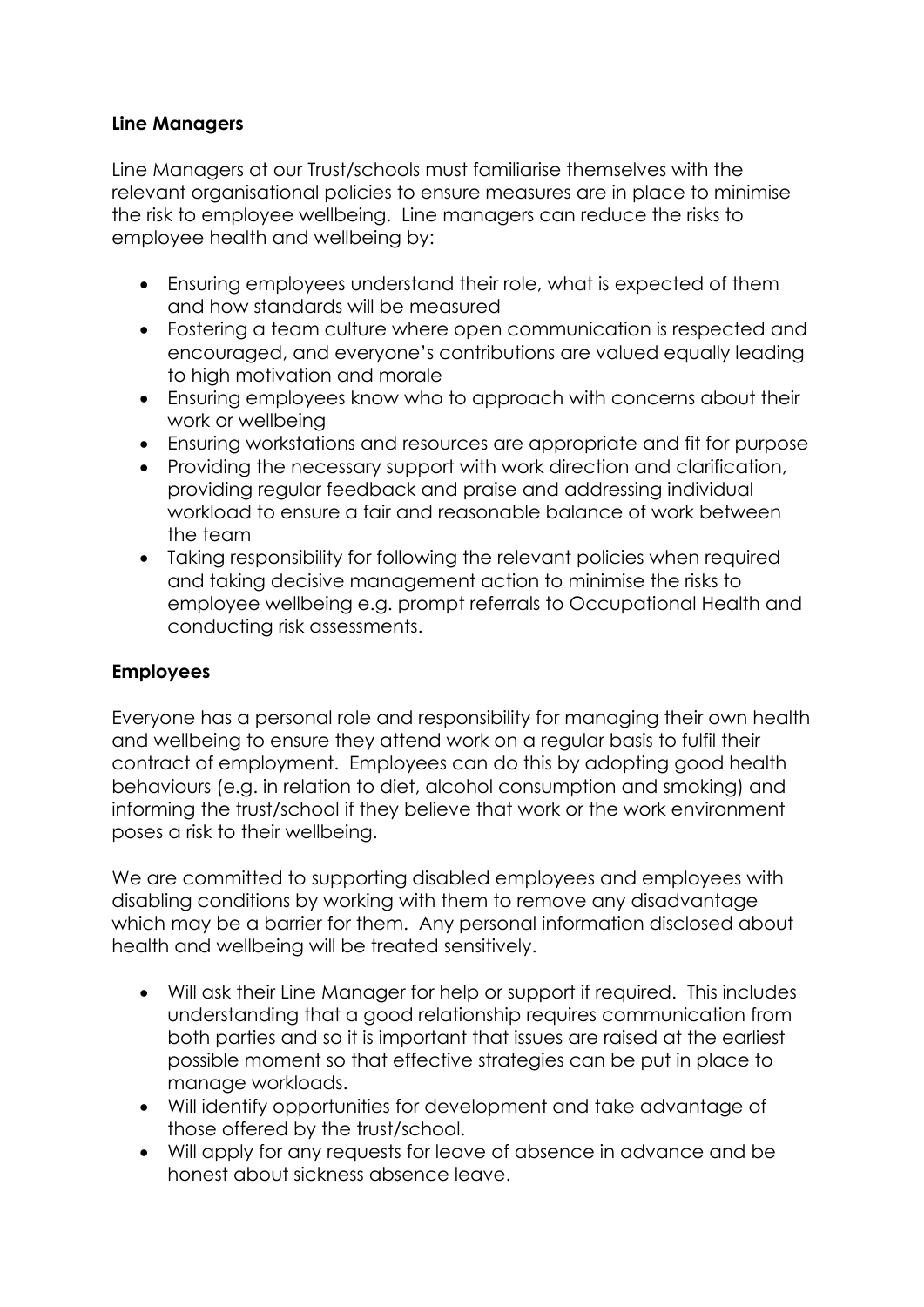- Will share their views, ideas and feelings about all issues concerning the trust/school at formal meetings and informal gatherings
- Will recognise difficulties colleagues may be facing and offer support
- Will make themselves aware of the Trust's policies on Capability, Bullying and Harassment, Staff Attendance etc.
- Will assist in the development of good practice and ensure that they do not, through their actions or omissions, create unnecessary work for themselves or their colleagues.

### **Occupational Health Service**

Line Managers and employees can contact the Trust's Occupational Health Service on 01785 276284. A comprehensive Occupational Health Service is available for employees who are attending work or are absent due to illness. Occupational Health support the Trust's approach to wellbeing by providing:

- Individual consultations
- Pre-employment screening
- Fitness for work assessments
- Vaccination service
- Training for line managers
- Advice on return to work plans and rehabilitation back into work

If employees believe that their work, or some aspect of it, is putting their wellbeing at risk they should, in the first instance, speak to their line manager. A referral to Occupational Health will be made if this is considered appropriate after an employee's initial discussion with his/her manager. Discussions between employees and the Occupational Health professionals are confidential, although a report will be provided to the employer so they have advice from a medical professional on how to best support the employee.

#### **Support & Counselling Service**

The Trust will provide support to employees who are suffering from the effects of work-related pressure or stress.

Managers will act swiftly and will be understanding towards employees who admit to being under too much pressure ensuring that they provide support where problems have developed, and where necessary refer the person on for further help. It will not be seen as the individual's fault, nor will they be made to feel guilty.

In many circumstances it may be helpful and supportive for an employee to discuss their difficulties with a trained expert who can help to resolve problems or help the employee to achieve solutions for themselves. The Trust can provide a confidential service called ThinkWell which offers early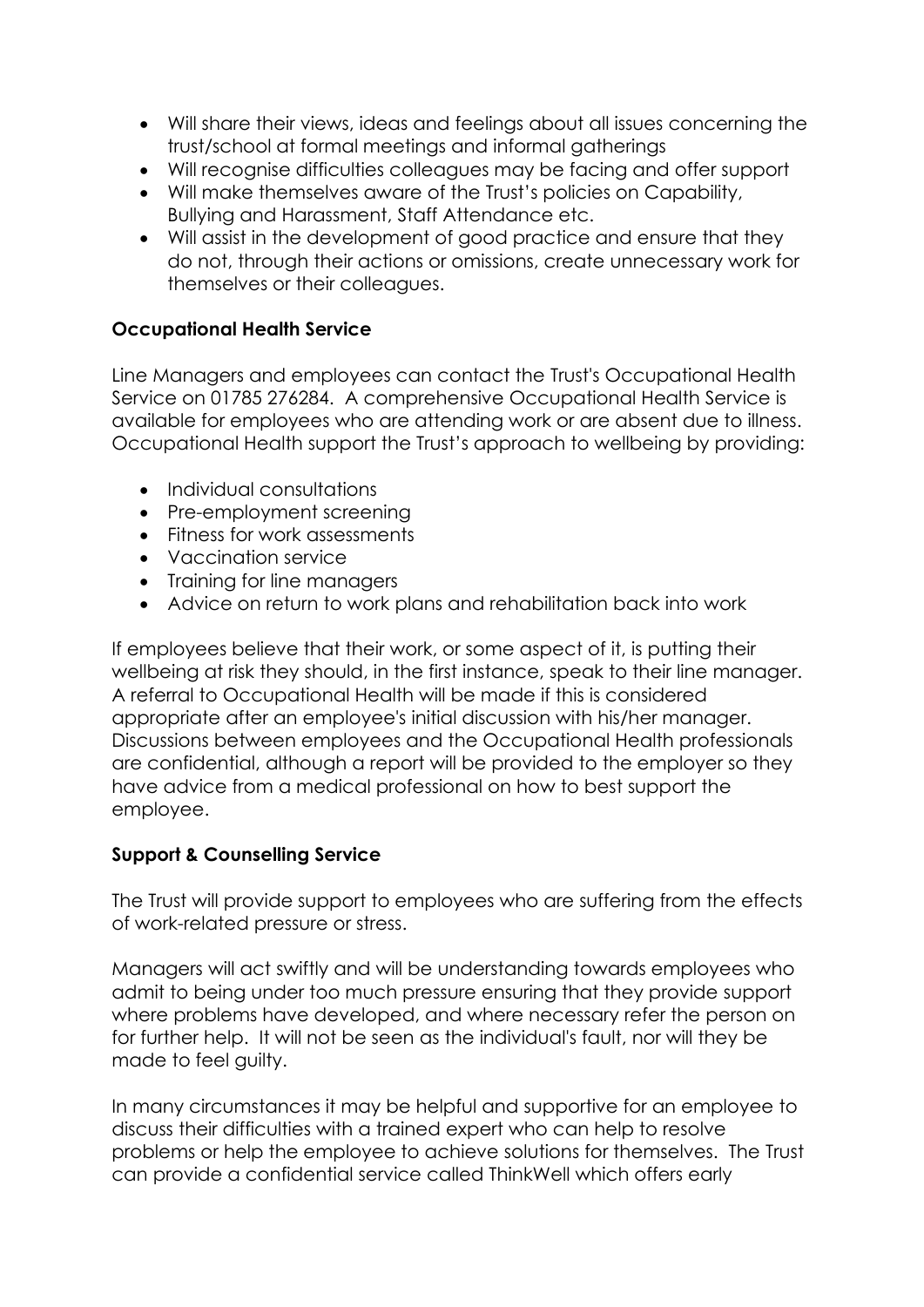intervention and prevention support for mental wellbeing including counselling. Support from ThinkWell can be accessed by all employees regardless of length of service and is intended to help with mental wellbeing issues arising from work or due to personal issues. The Occupational Health Unit can assist staff with physical and mental ill health.

ThinkWell offers support based on the independently clinically assessed need of the individual. The support on offer includes self-help tools and counselling (online, telephone and face to face). Up to six sessions of counselling can be provided with the potential for an additional 2 sessions where there is a clinical need. If longer term support is required, contact can be made with an individual's GP for support through the NHS.

Support from ThinkWell can take place in normal working hours with no loss of pay. If an individual wants to access support from ThinkWell in work time and requires paid time off this will need to be discussed with their line manager so they can make arrangements. If the individual does not wish to inform their manager they are receiving support from ThinkWell they may identify the time as a "medical appointment" by arrangement with the manager.

The support is confidential and no information concerning the content of the sessions will be provided to any other party without the consent of the individual.

The Trust promotes a "no blame culture" as this is an essential part of this policy and is supportive of individuals who seek assistance with work related stress.

It is recognised that employees do sometimes worry that they may endanger the security of their jobs by seeking help for mental health problems. This will rarely be the case since most episodes of depression and anxiety are of a transitory nature and pose little or no threat to the security of a persons' work.

The Trust's aim is to help, not to condemn and will ensure that there is no allocation of blame to those using the support mechanisms. Sufferers are encouraged to seek help at an early stage.

The Trust has an agreed grievance procedure to effectively deal with stressrelated problems such as bullying, racial and sexual harassment and interpersonal conflicts.

Please see Appendix A for details of Thinkwell.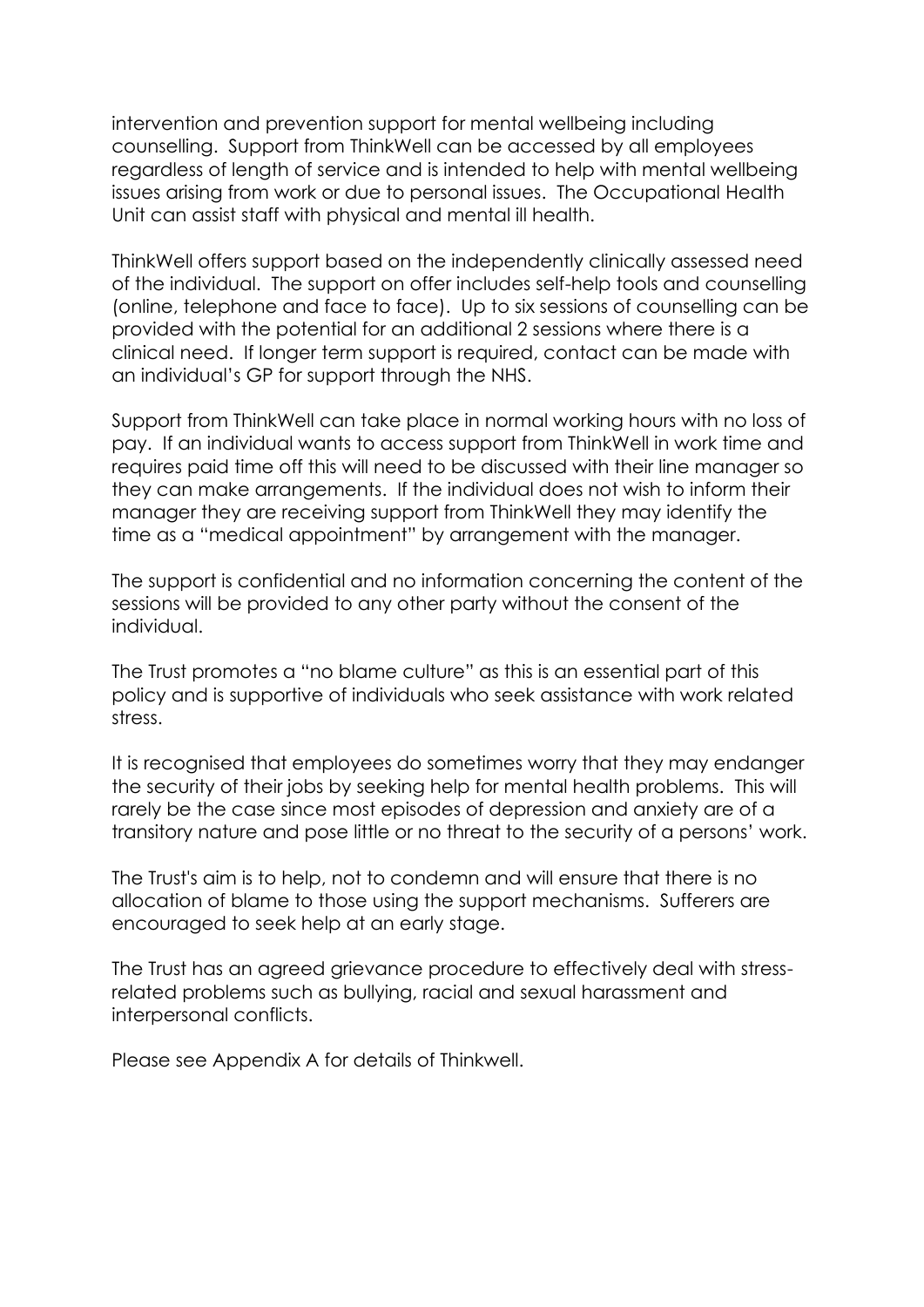#### **Healthy Workplace**

Employees that have good wellbeing and are engaged with the Trust will go the extra mile, give their best, have less sickness absence and be committed to their job and their employer.

We are committed to implementing the following factors for wellbeing:

- Values-based work environment and management style with unity of purpose, and being treated with dignity and respect
- Line managers who are well trained in people management skills and confident in their approach
- Positive working relationship with good team working, open communication, co-operation and flexibility
- A reasonable balance between work and home life
- The ability to negotiate workload and pace without fear of reprisal
- Managers who promote an attendance culture and know how to use appropriate health services (such as Occupational Health) and manage common health problems (such as mental health and musculoskeletal disorders).
- Personal growth in terms of career and skill development

### **Corporate Social Responsibility**

Corporate Social Responsibility (CSR) is an organisation's commitment to take account of its economic, social and environmental impacts in the way it operates, while improving the quality of life of the workforce, the local community and society.

CSR activities demonstrate the organisation's commitment to its values, enhances the relationship between the organisation and its employees, boosts morale, attracts and retains employees and improves the organisation's reputation. This leads to an increased sense of wellbeing at work.

#### **Policy framework**

This Wellbeing Policy should be read in conjunction with other policies and procedures including but not exclusively:

- Managing Attendance at Work
- Flexible Working
- Time Off
- Health and Safety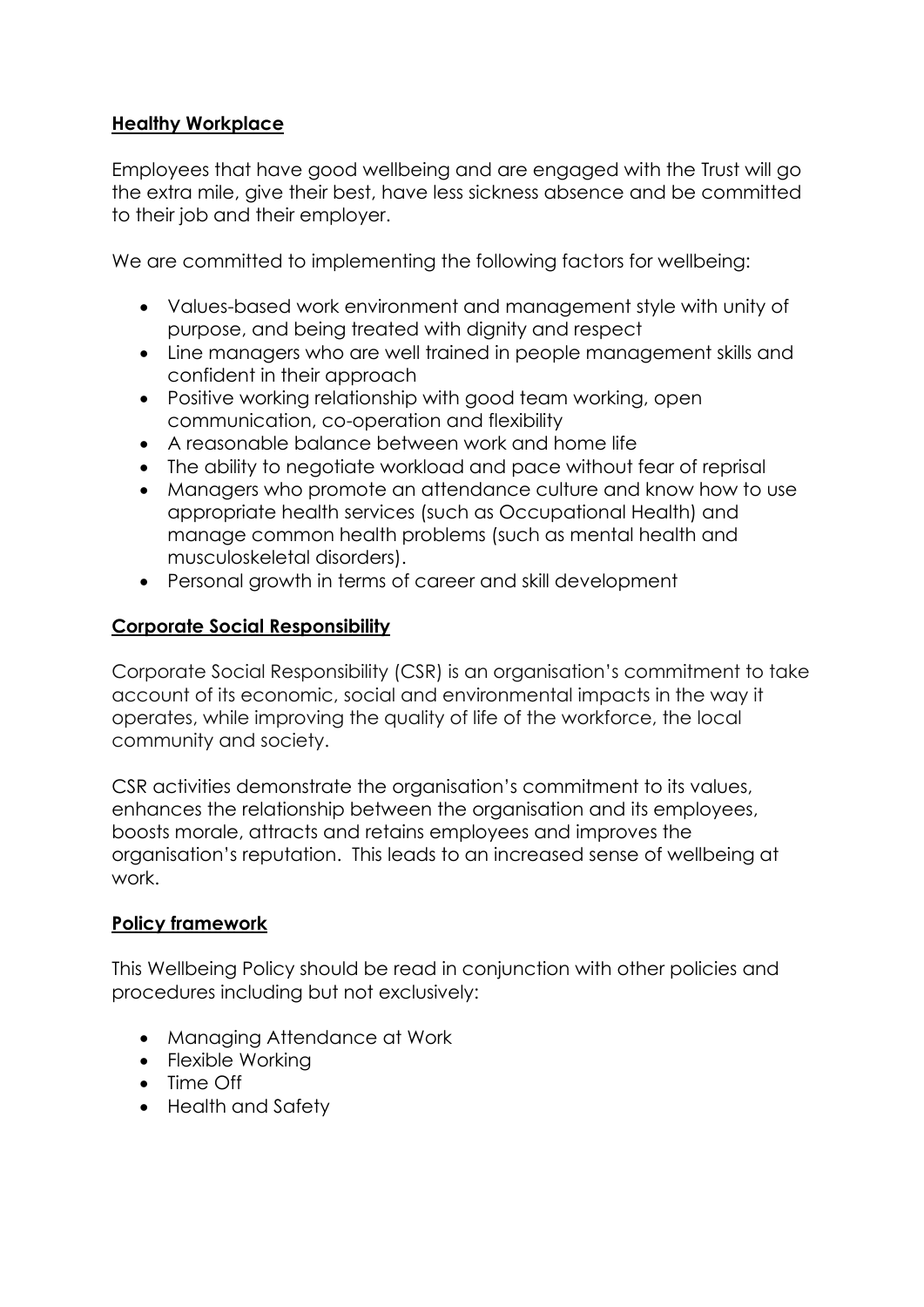#### **Legislative Framework**

Under the Health and Safety at Work Act the Trust has a legal duty to ensure so far as is reasonably practicable, the health, safety and welfare of employees.

The Management of Health and Safety at Work Regulations requires the Trust to:

- Assess risks to health and safety from hazards at work. This includes the risk to employees from excessive levels of pressure at work.
- Apply the principles of control to the levels and type of pressure, to prevent the development of work-related stress or ill health from exposure to excessive pressure.
- Review whether the health and safety systems implemented are adequately controlling the risks.

The Working Time Regulations place limits on the length of the working week and stipulates the rest periods that employees must receive.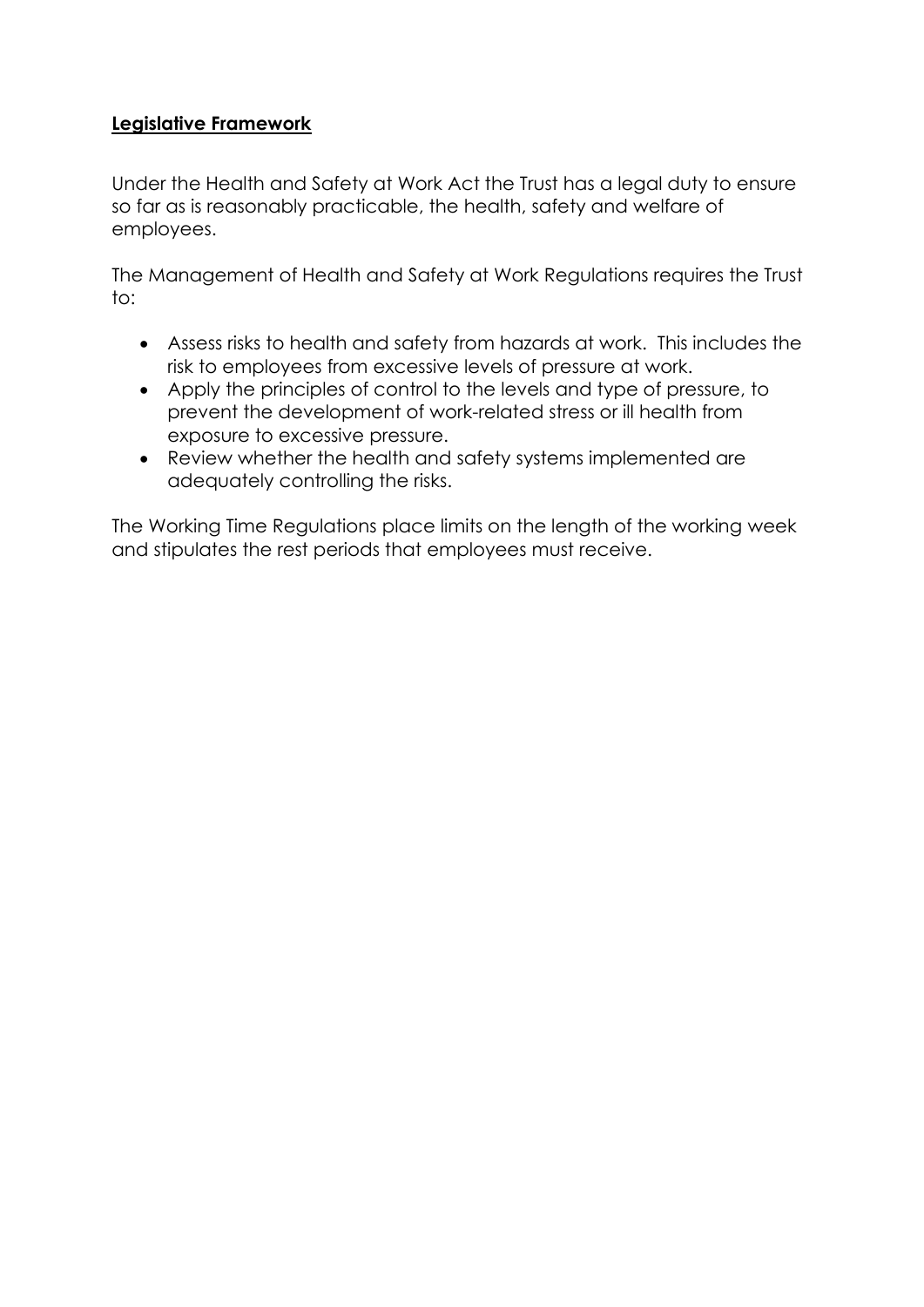## **Appendix A**

## **What is ThinkWell**

There are times when life feels like an uphill struggle but getting help early can make all the difference.

ThinkWell provides friendly, confidential, fast track access to prevention and early intervention services which meet the needs of individuals who are struggling with their emotional wellbeing.

The support available includes self-help courses, access to on-line and independent counselling.

Colleagues who work for schools or academies who buy the Occupational Health SLA can request support for themselves directly from ThinkWell by completing a self-referral form. These self-referrals are strictly confidential and managers will not be notified or receive reports.

Complete the self-referral form and email it to [Think.Well@staffordshire.gov.uk](mailto:think.well@staffordshire.gov.uk)

Or phone **01785 276284** during office hours.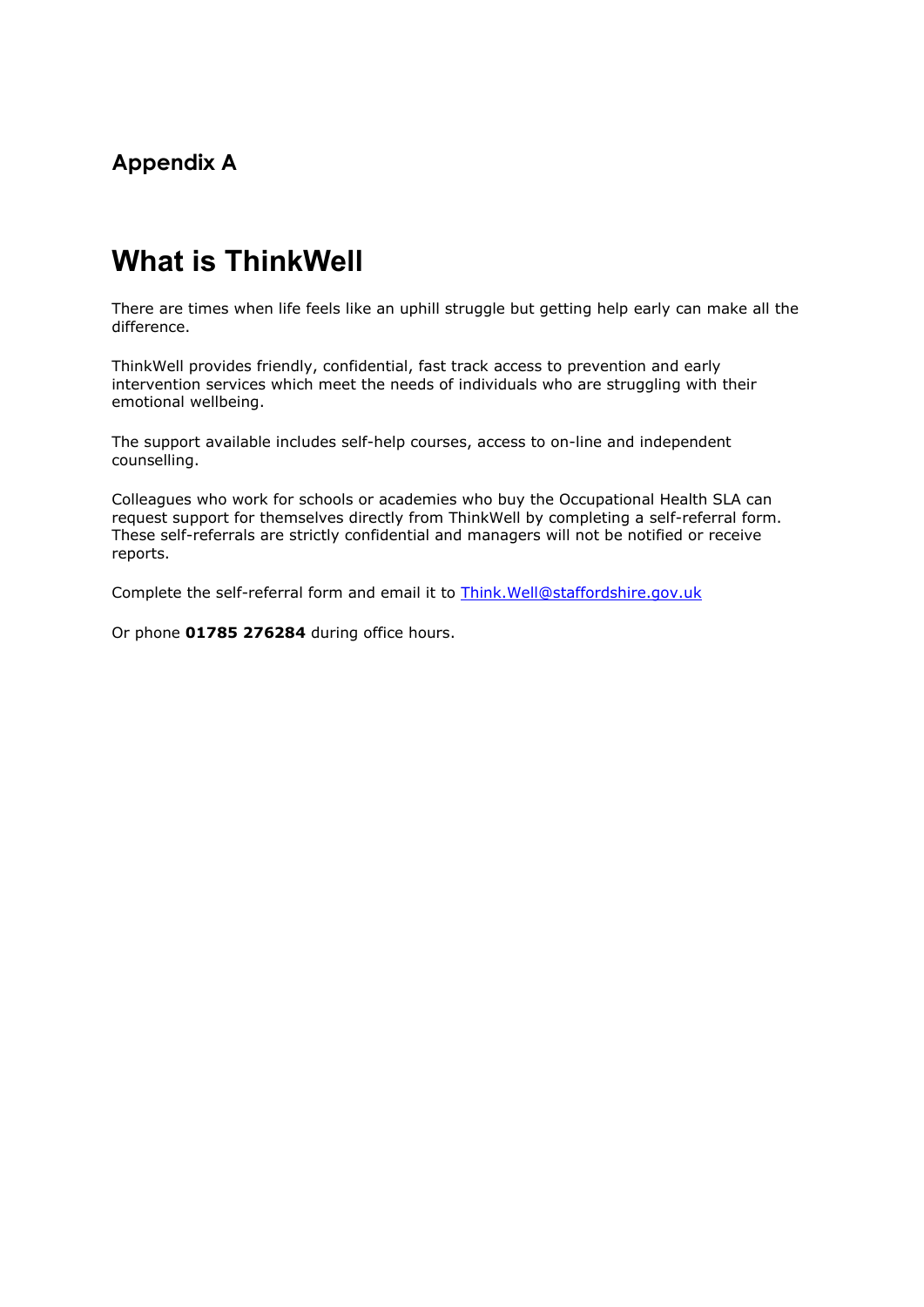For those times when life feels like an uphill struggle...

## ... getting help early makes all the difference

ThinkWell

offers friendly, confidential help to keep your mental health on track

> Find out more online or talk to vour line manager

www.intra.staffordshire.gov.uk/ThinkWell 28 01785 276284